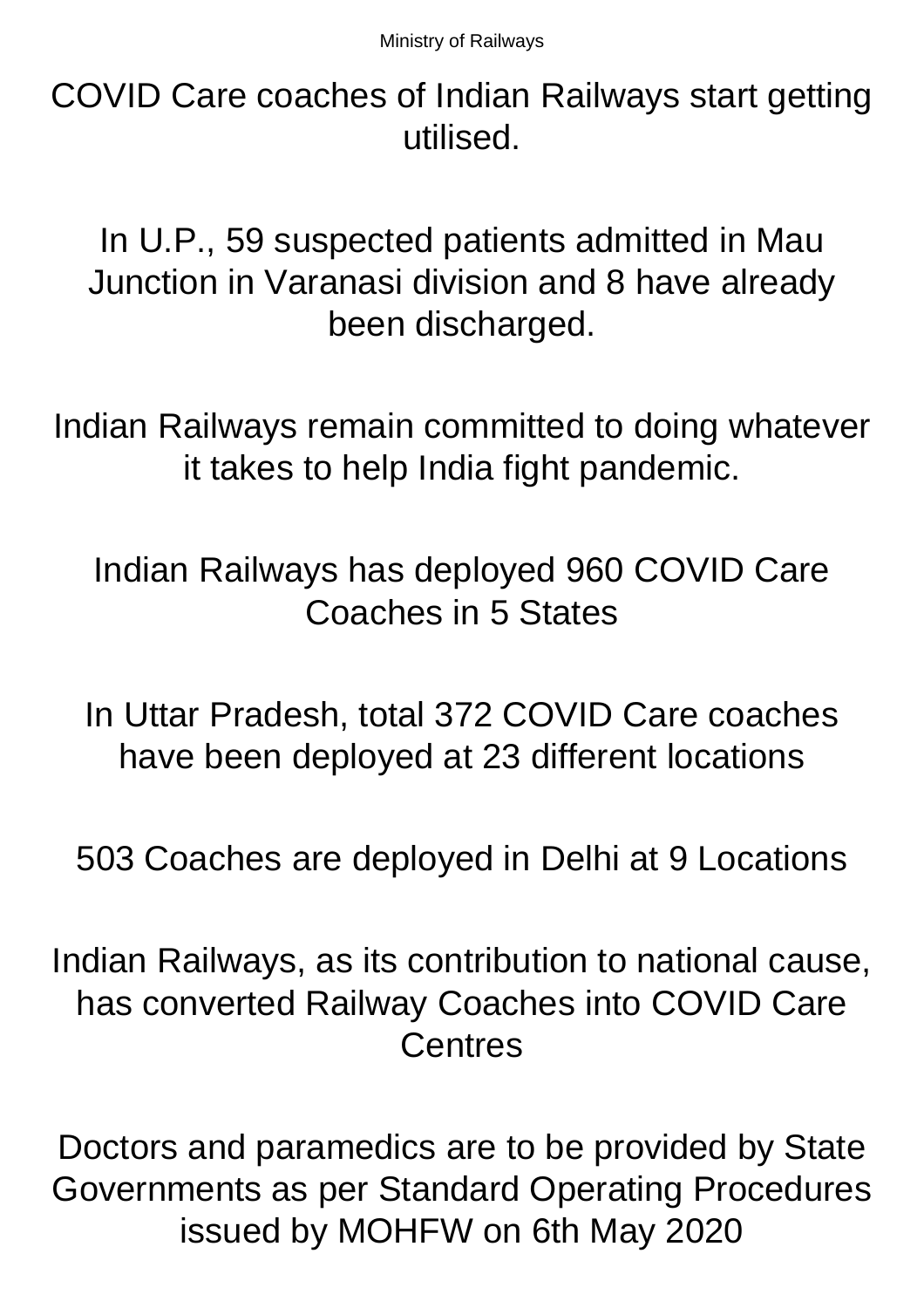## 2 liaison officers for each location of coaches are deployed to assist State Government officials

## All efforts are being made to maintain comfortable temperature inside the coaches in the given weather conditions

## Railways to assist State Government in all possible manners to help in care of Covid patients

Posted On: 22 JUN 2020 6:50PM by PIB Delhi

Sustaining the fight against Covid-19, Indian Railways has started providing care to corona patients referred for admission in COVID Coaches deployed in various states. On 20<sup>th</sup> June 2020, 42 suspected patients were admitted in COVID Coaches deployed at Mau Junction in Varanasi division and 17 patients were admitted on 21<sup>st</sup> June, 2020. 8 patients have already been discharged.

Indian Railways is making an all out effort to supplement the health care efforts of State Governments. Indian Railways has geared up to provide its 5231 Covid Care Coaches to the States. Zonal Railways have converted these coaches as COVID Care Centres to be used for very mild / mild cases.

As of now, Indian Railways has deployed total 960 COVID Care coaches in 5 states i.e. Delhi, Uttar Pradesh, Andhara Pradesh, Telangana and Madhya Pradesh. Out of total 960 COVID Care coaches, 503 COVID Care coaches have been deployed in Delhi, 20 in Andhra Pradesh, 60 in Telangana, 372 in Uttar Pradesh and 5 in Madhya Pradesh.

In Delhi, 503 COVID Care coaches are deployed at 9 locations. 50 COVID Care coaches are deployed at Shakurbasti, 267 at Anand Vihar, 21 at Delhi Safdarjung, 50 at Delhi Sarai Rohilla, 33 at Delhi Cant, 30 at Adarsh Nagar, 13 at Delhi Shahadra, 13 at Tughlakabad and 26 at Patel Nagar.

In Uttar Pradesh, total 372 COVID Care coaches have been deployed at 23 different locations i.e. Pt. Deen Dayal Upadhyay Jn., Lucknow, Varanasi, Bhadohi, Faizabad, Saharanpur, Mirzapur, Subedarganj, Kanpur, Jhansi, Jhansi Workshop, Agra, Nakha Jungle, Gonda, Nautanwa, Bahraich, Varanasi City, Manduadih, Mau, Bhatni, Bareilly City, Farrukhabad and Kasganj.

In Madhya Pradesh, total 5 COVID Care coaches are deployed at Gwalior. In Andhra Pradesh, total 20 COVID Care coaches are deployed at Vijayawada while in Telangana, a total of 60 COVID Care coaches are deployed at 3 different locations i.e. Secunderabad, Kachguda and Adilabad.

As per guidelines of Ministry of Health and Family Welfare (MoHFW) Government of India, these State Governments have sent the requisition to Indian Railways and Railways have allocated these coaches to the State/UTs.

It is worth mentioning that Indian Railways is working as Service Provider of Coaches as COVID Care